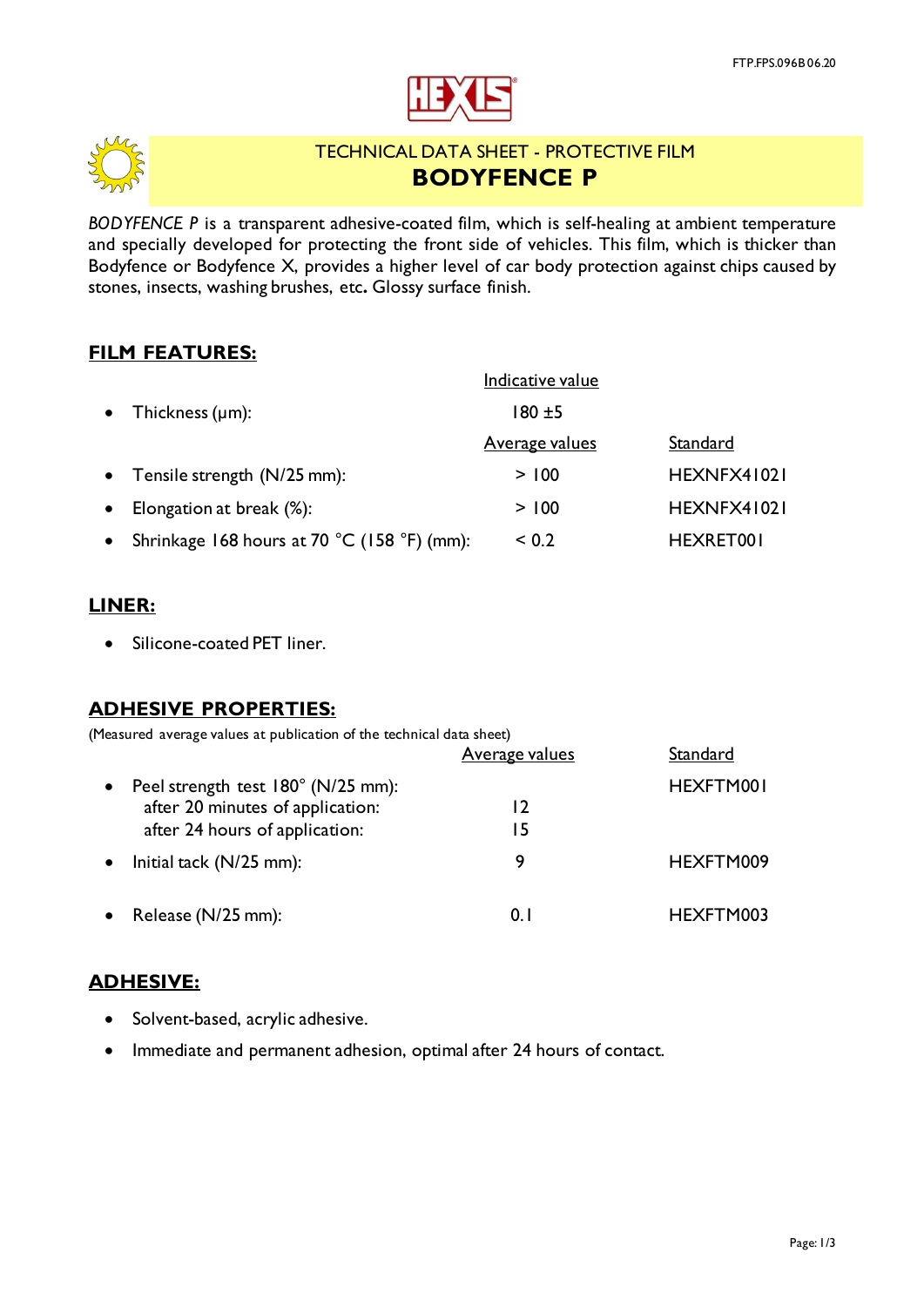#### **USER**'**S INSTRUCTIONS:**

• The *BODYFENCE P* film is intended for vehicle car body protection. It can also serve as a protection system for full wrap films (HX20000, non-structured HX30000 and HX30SCH00) used for smooth and basic full wraps with a flat surface.

*The application of BODYFENCE P to full wrap films is at the customer's judgement. HEXIS recommend the use of pre-cut BODYFENCE P for this particular application. As the adhesion of BODYFENCE P is permanent, its removal from a full wrap film can damage the latter. HEXIS decline any responsibility in the case of deterioration of a full wrap film caused by the application and removal of BODYFENCE P.*

- Recommended minimum application temperature +10 °C (+50 °F). Apply preferably between +15  $^{\circ}$ C and +35  $^{\circ}$ C (+59  $^{\circ}$ F to +95  $^{\circ}$ F).
- Operating temperature range: -40 °C to +90 °C (-40 °F to +194 °F).
- Self-healing properties of the film at ambient temperatures: This phenomenon of reabsorbing scratches accelerates especially as the temperature increases.
- Cut the film to the size of the part to be wrapped, allowing +10 cm (4 in.) of extra margin.

*The remaining film must be stored on its original core (do not cut the rolls into several lengths or widths, do not repackage the product); the roll must be closed immediately and properly (tape or roll-collars) after use in order to preserve all its qualities.*

- Apply wet.
- Apply to a surface that is clean and free from any traces of contaminants (dust, grease, wax, silicone, etc.).

*Particular care must be taken to clean the angles and periphery of the target surfaces in order to allow the film to adhere properly to the surface.*

• In the case of an already painted substrate, self-adhesive media must only be applied to undamaged original paintwork. If the paintwork is not original and/or damaged, the application and the removal are at the judgement and risk of the installer.

## **OPERATING RECOMMENDATIONS:**

- Conformable product developed for protecting bodywork parts (painted underbody, front bumpers and rear-view mirror casings) particularly exposed to the impact of stones, insects, etc.
- Excellent protection against vandalism (key scratches).
- To facilitate application, HEXIS have several types of squeegees in its range of accessories, ranging from softer to harder (plastic or felt).
- For more information on the application method of BODYFENCE P, please refer to the Application Guide on the "Professionals" pages, category "Solar and safety films" on our site www.hexis-graphics.com.